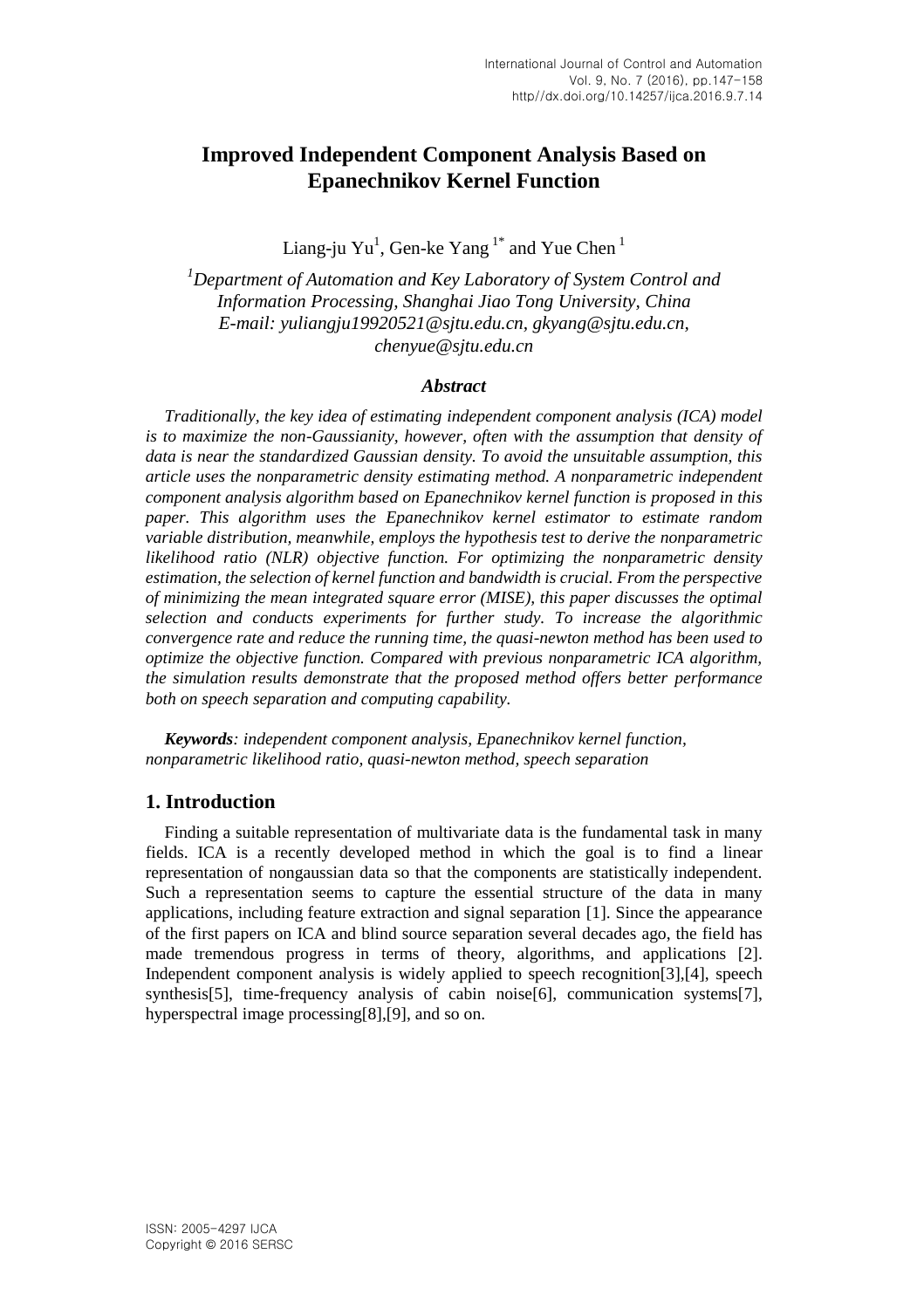Because of the unknown distributions of the components, Hyvarinen et al made the assumption that the density was not far from Gaussian distribution [\[10\]](#page-9-9) and developed new approximations of negentropy as contrast function. A robust ICA algorithm called FastICA [\[11\]w](#page-9-10)as then attained by using fixed-point iteration for optimization of the contrast functions. In 2002, Bach et al proposed a class of kernel-based algorithms named Kernel ICA that utilized contrast functions based on canonical correlations in a reproducing kernel Hilbert space, and formulated Kernel ICA as a semiparametric model [\[12\].](#page-9-11) Cardoso showed in [\[13\]](#page-9-12) that incorrect assumptions on such distributions could result in poor estimation performance, sometimes in a complete failure to obtain the source separation. To tackle this issue, in [\[14\]](#page-9-13) Boscolo et al proposed a nonparametric model where the probability density functions were directly estimated from the data, by using a kernel density estimation technique. Also with Nonparametric Density Estimator, Chien et al presented a novel NLR objective function for ICA and applied the ICA method for speech feature extraction as well as for speech recognition [\[4\].](#page-9-3) However, since the computational cost was excessively high, it would be tremendous to do some computational improvement on this method.

In this paper, we use the NLR function proposed in [\[4\]](#page-9-3) as the objective function. From the perspective of minimizing MISE, also for the sake of calculation, this paper discusses the selection of kernel Function and bandwidth, and chooses the Epanechnikov kernel function instead of Gaussian kernel to estimate random variable distribution. To increase the algorithmic convergence rate and reduce the running time, the quasi-newton method is used to optimize the objective function. In Section 2, firstly, the test of independence of random variables using hypothesis testing is briefly introduced. Then, the choice of Epanechnikov kernel and bandwidth is discussed from the perspective of MISE. Lastly, the derivation of NLR objective function using the DFP method is provided. In Section 3, a set of simulation experiments is conducted in order to demonstrate the performance improvement obtained with the proposed technique, for the case of mixtures of two signals. Finally, the conclusions drawn from this study are given in Section 4.

## **2. NLR-ICA Model Based on Epanechnikov Kernel Function**

The conventional ICA separation model is usually based on the minimization of the mutual information between the reconstructed signals. The mutual information is difficult to approximate and optimize on the basis of a finite sample, and much research on ICA has focused on alternative contrast functions [\[12\].](#page-9-11) By using the hypothesis testing theory and Epanechnikov kernel, this paper derives nonparametric likelihood ratio which can be calculated directly to construct ICA model.

### **2.1. ICA Model and Separation Principle**

The conventional ICA model assumes that independent source signals  $s = [s^{(1)}, ..., s^{(D)}]^T$  are mixed by an unknown, full-rank mixing matrix *A* (size  $D \times D$ ), resulting in a set of mixtures given by  $x = As$  [\[1\].](#page-9-0) It aims to recover the original components with the transformed signals  $y = [y^{(1)}, ..., y^{(D)}]^T$  under  $y = Wx$ , where  $W$  (size  $D \times D$ ) is the demixing matrix.

Since ICA model focuses on finding a linear representation of non-Gaussian data so that the components are as independent as possible, the null hypothesis  $H_0$  is naturally set that the components  $y^{(1)}$ ,  $y^{(2)}$ ,...,  $y^{(D)}$  are mutually independent. Accordingly, the alternative hypothesis  $H_1$  is that the components  $y^{(1)}$ ,  $y^{(2)}$ , ...,  $y^{(D)}$  are dependent. When y is assumed to be Gaussian distributed, the null hypothesis equals to the uncorrelatedness which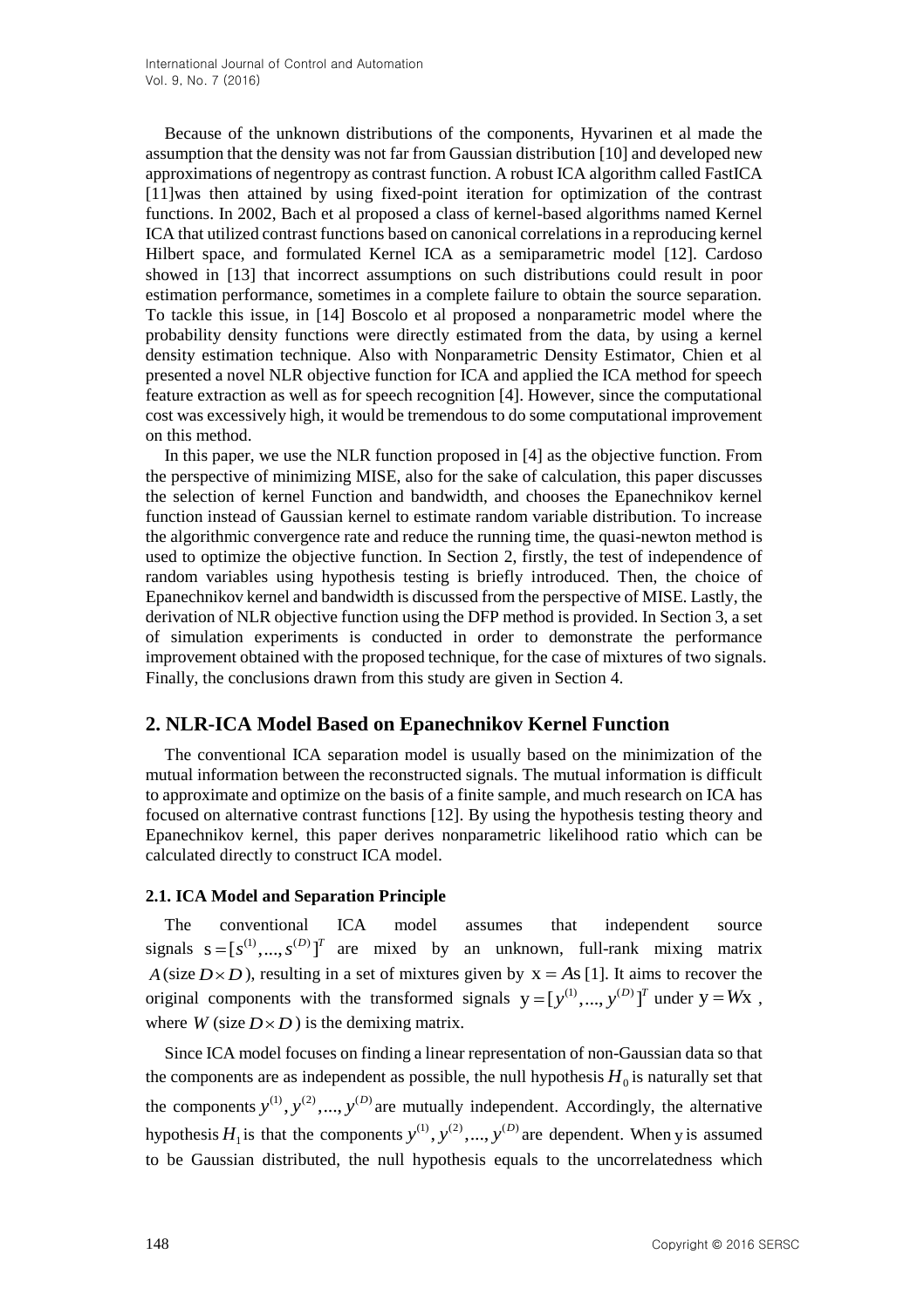implies covariance between two components  $y^{(i)}$  and  $y^{(j)}$  is zero. Then the problem is easily solved.

However, the key to estimate the ICA model is nongaussianity. Without assuming any distribution of y , a nonparametric method where the variable distributions are directly estimated from the data using a kernel density estimation technique is introduced in this section. With transformed signal samples  $Y = \{y_1, y_2, ..., y_T\}$ , the densities of transformed signals  $y^{(d)}$  are presented by

presented by  
\n
$$
p(y^{(d)}) = \frac{1}{Th} \sum_{t=1}^{T} K(\frac{y^{(d)} - y_t^{(d)}}{h}), \quad d = 1,...,D
$$
\n(1)

Here,  $K(x)$  is the kernel function, satisfying  $K(x)dx = 1$  $\infty$  $\int_{-\infty}^{x} K(x)dx = 1$ . *T* is the sample size

and *h* is the kernel bandwidth, also called the smoothing parameter or bandwidth.

Using kernel method for multivariate data, the joint distribution density of D-dimensional vector y is given by

$$
p(y) = \frac{1}{Th^D} \sum_{t=1}^{T} K_D(\frac{y - y_t}{h})
$$
\n(2)

The nonparametric likelihood ratio function is then derived from the maximum likelihood function measured respectively under the two hypothesis distribution [\[4\].](#page-9-3) When the null hypothesis is true,  $y^{(1)}$ ,  $y^{(2)}$ ,...,  $y^{(d)}$  are mutually independent, the joint distribution can be factored into the product of distributions of individual components  $p(y | H_0) = \tilde{p}(y) = \prod^d p(y^{(i)})$ 1  $(y | H_0) = \tilde{p}(y) = \prod^d p(y^{(i)})$ *i*  $p(y | H_0) = \tilde{p}(y) = \prod_{i=1}^{d} p(y^{(i)})$ . Then the objective maximum likelihood ratio for transformed signals becomes

signals becomes  
\n
$$
\lambda_{NLR} = \frac{p(Y | H_0)}{p(Y | H_1)} = \frac{\prod_{t=1}^{T} \prod_{d=1}^{D} p(y_t^{(d)})}{\prod_{t=1}^{T} p(y_t)}
$$
\n(3)

The objective function is the logarithm of  $\lambda_{NLR}$ , which is a difference of log likelihoods

between null hypothesis 
$$
L_0(W)
$$
 and alternative hypothesis  $L_1(W)$ , defined by.  
\n
$$
Max \log \lambda_{NLR}(W) = L_0(W) - L_1(W)
$$
\nHere,  $L_0(W) = \sum_{t=1}^{T} \sum_{d=1}^{D} \log(p(y_t^{(d)})); L_1(W) = \sum_{t=1}^{T} \log(p(y_t))$ \n(4)

With a level of significance  $\lambda_{\alpha}$ , the null hypothesis is verified when  $\lambda_{NLR}$  is located in the acceptance region  $\lambda_{NLR} \geq \lambda_{\alpha}$  [\[4\].](#page-9-3)

#### **2.2. The Selection of Kernel Function and Bandwidth**

Undoubtedly, the estimation of signal distribution by means of nonparametric method is crucial for ICA model. It"ll be necessary to discuss the selection of kernel function *K* and bandwidth h. Just as the naive estimator can be considered as a sum of 'boxes' centered at the observations, the kernel estimator is a sum of "bumps" placed at the observations. The kernel function  $K$  determines the shape of the bumps while the window width  $h$  determines their width [\[15\].](#page-9-14) An illustration is given in Figure 1, composed of Gaussian kernel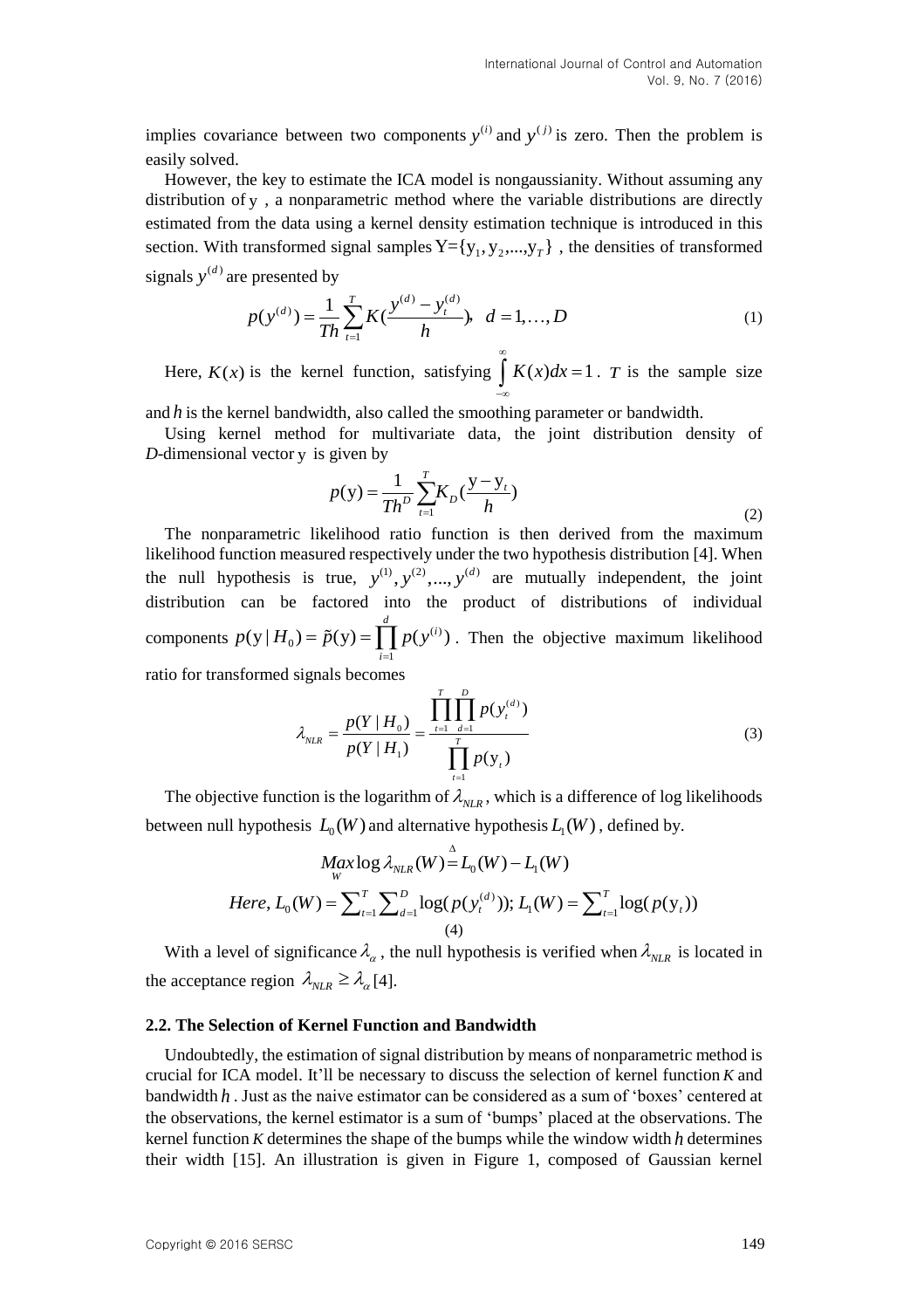estimates of three different h. The individual bumps  $1/Th * \varphi\{(x - X_i)/h\}$  as well as the estimate  $\hat{f}$  constructed by adding them up are shown, with a small sample of size 7.



**Figure 1. Kernel Estimates with Different Bandwidth H**

It can be seen that if  $h$  is chosen too small then spurious fine structure becomes visible, however, if *h* is too large then the characteristic nature of the distribution is obscured. The choice of bandwidth is of great important to get better probability density function  $p(y)$ .

From the perspective of minimizing the MISE, there exists the ideal *h* and best kernel function. MISE is the most widely used way of measuring the accuracy of  $\hat{f}(x)$  as an function. MISE is the most widely used way of measuring the accuracy of  $f(x)$  as an estimator of the true density  $f(x)$ , defined by  $MISE(\hat{f}) = E \int {\{\hat{f}(x) - f(x)\}^2} dx$ . By minimizing the approximate MISE, the optimal value  $h_{opt}$ will minimizing the approximate MISE, the<br>
be  $h_{opt} = k_2^{-2/5} \{ \int K(t)^2 dt \}^{1/5} \{ \int f''(x)^2 dx \}^{-1/5} n^{-1/5}$ where  $k_2 = \int_0^2 t^2 dt$  $k_2 = \int t^2 K(t) dt \neq 0$ . Substituting  $h_{opt}$  back into the approximate MISE, then the approximate value of MISE will  $\frac{5}{4}C(K){\int \int f^{(0)}(x)^{2}dx}^{1/5}n^{-4/5}$ , where constant  $C(K)$ is  $C(K) = k_2^{2/5} \left\{ \int K(t)^2 dt \right\}^{4/5}$  [\[15\].](#page-9-14)

This formula indicates that the value of MISE depends solely upon  $C(K)$ . Therefore, we choose  $K(t)$  to get a smaller value of  $C(K)$ . The minimization of  $C(K)$  turns into minimizing  $\int K(t)^2$  subject to constrains  $\int K(t) = 1$ ,  $\int t^2 K(t) = 1$ . When  $K(t)$  is set to be Epanechnikov kernel  $K_e(t)$ , the problem above is solved.

Adopting Epanechnikov kernel introduced in  $[15]$ , the kernel functions  $K(t)$  and  $K_D(x)$  are defined as follows

as follows  
\n
$$
K(t) = \begin{cases}\n\frac{3}{4\sqrt{5}}\left(1 - \frac{1}{5}t^2\right) & -\sqrt{5} \le t \le \sqrt{5} \\
0 & \text{otherwise}\n\end{cases}
$$
\n(5)

And

$$
K_D(x) = \begin{cases} \frac{1}{2}c_D^{-1}(D+2)(1-x^Tx) & \text{if } x^Tx < 1\\ 0 & \text{otherwise} \end{cases}
$$
(6)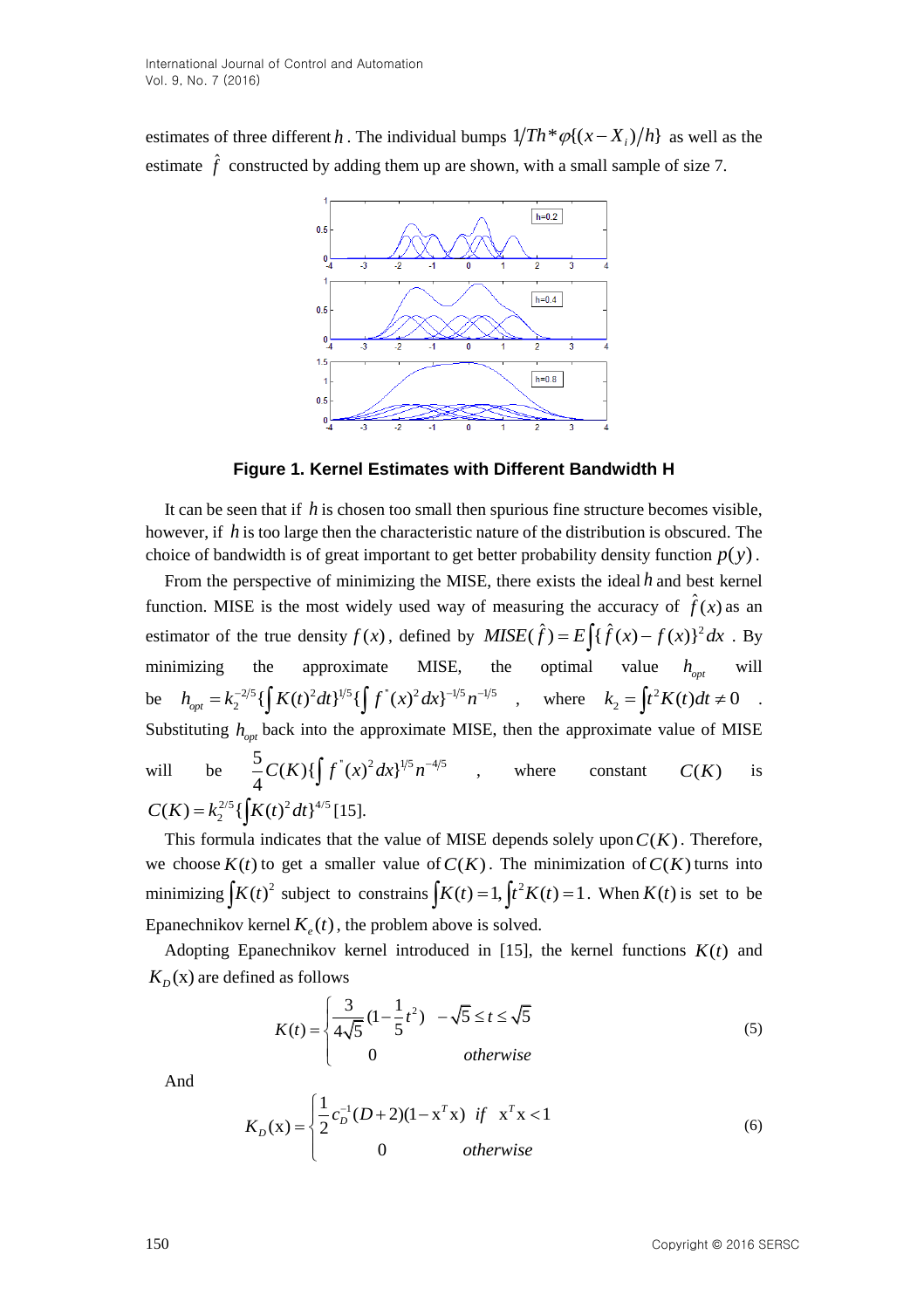Where  $c_p$  is the volume of the unit *D*-dimensional sphere:  $c_1 = 2$ ,  $c_2 = \pi$ ,  $c_3 = 4\pi/3$ . After substituting  $K(t)$  back into the approximation of  $h_{opt}$  and making some coefficient adjustment, the estimated value of  $h_{opt}$  is set to be  $\hat{h}_{opt} = 1.05 \sigma n^{-1/5}$ . With constrains of random variables, the in-depth simplification of  $\hat{h}_{opt}$  is  $1.05n^{-1/5}$ , which is uniquely a function of the sample size.

For the consideration of computational effort involved and the degree of differentiability required, the selection of kernel function is essential. In the kernel method for multivariate data, one important factor in reducing the computational time is the choice of a kernel that can be calculated very quickly. In particular, it will be bad to use the Gaussian kernel, which requires calculating the exponential function each time [\[15\].](#page-9-14) Obviously, the choice of Epanechnikov kernel will avoid the weakness.

#### **2.3. Objective Function Derivation**

For the sake of smaller MISE and better computing capability, the Epanechnikov kernel is adopted to estimate the density of component  $y^{(d)}$  and the joint distribution density of

*D*-dimensional vector y. The nonparametric likelihood ratio function is then formed by  
\n
$$
\lambda_{NLR} = \frac{p(Y|H_0)}{p(Y|H_1)} = \frac{\prod_{t=1}^{T} \prod_{d=1}^{D} [\frac{1}{Th} \sum_{k=1}^{T} K(\frac{y_t^{(d)} - y_k^{(d)}}{h})]}{\prod_{t=1}^{T} [\frac{1}{Th^D} \sum_{k=1}^{T} K_D(\frac{y_t - y_k}{h})]}
$$

The objective function is equivalent to  $\frac{Max \log \lambda_{NLR}(W)}{W}$ , where

$$
p(Y | H_1) \prod_{t=1}^{n} [\frac{1}{Th^D} \sum_{k=1}^{I} K_D(\frac{y_t - y_k}{h})]
$$
\nThe objective function is equivalent to  $Max \log \lambda_{NLR}(W)$ , where

\n
$$
\log \lambda_{NLR}(W) = \sum_{t=1}^{T} \sum_{d=1}^{D} \log(\frac{1}{Th} \sum_{k=1}^{T} K(\frac{y_t^{(d)} - y_k^{(d)}}{h})) - \sum_{t=1}^{T} \log(\frac{1}{Th^D} \sum_{k=1}^{T} K_D(\frac{y_t - y_k}{h}))
$$
\n(7)

*d*  $y_k^{(d)}$  is the kernel centroid, also the *d* th component of sample  $y_k$ .

$$
y_k^{(d)} = W_d X_t = \sum_{j=1}^{D} W_{dj} x_k^{(j)}
$$
(8)

 $W_d$  is the *d* th row of the separation matrix *W*, where  $W = [w_{dj}]_{D \times D} = [w_1^T ... w_D^T]^T$  $W = [w_{dj}]_{D \times D} = [w_1^T ... w_D^T]^T$ .

The quasi-newton method is employed to maximize the objective function. The basic principle of quasi-newton method is to approximate the inverse of Hesse matrix in newton method without derivative of second order, which makes it more effective than newton method. Same with gradient descent algorithm, each step of iteration just needs the gradient information. By measuring the variation of gradient, a model of the objective function is generated to produce superlinear convergence. This method is vastly superior to gradient descent algorithm, especially for difficult issues. There are various quasi-newton methods by constructing different approximate matrix. Here we choose the

$$
\text{DFP algorithm and the approximate matrix is defined by}
$$
\n
$$
H_{k+1} = H_k + \frac{p^{(k)}p^{(k)r}}{p^{(k)r}q^{(k)}} - \frac{H_k q^{(k)}q^{(k)r}}{q^{(k)r}H_k q^{(k)}}
$$
\n
$$
\tag{9}
$$

The objective function defined by  $\Gamma_{NLR}(X, W) = L_0(W) - L_1(W)$  is maximized to find the demixing matrix W . Two gradient terms  $\nabla_w L_0(W)$  and  $\nabla_w L_1(W)$  should be determined. For  $\nabla_{\overline{W}}L_0(W)$  , the elements of its [jacobian](javascript:void(0);) [matrix](javascript:void(0);) are determined as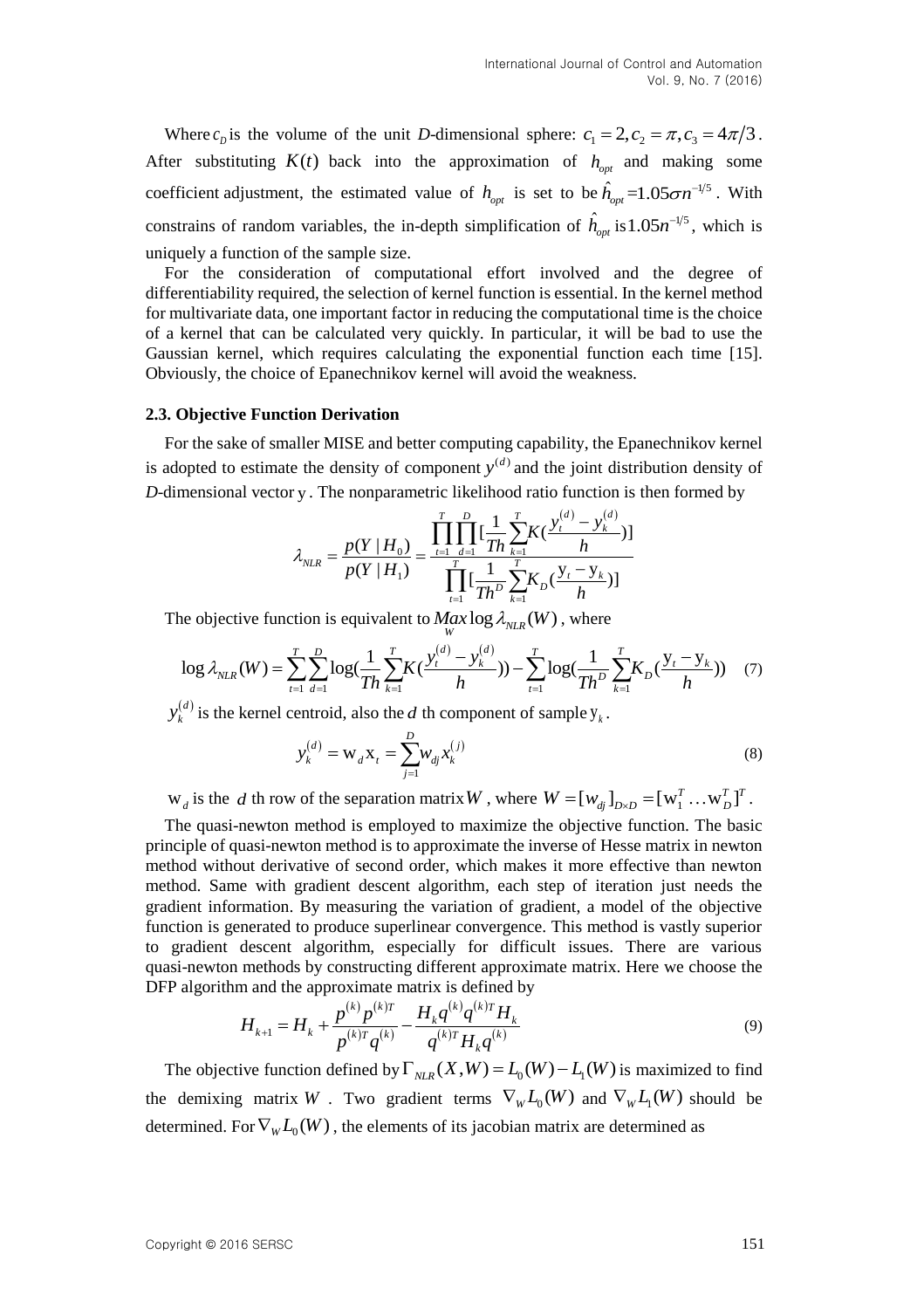International Journal of Control and Automation Vol. 9, No. 7 (2016)

and of Control and Automation

\n6)

\n
$$
\frac{\partial L_{0}(W)}{\partial w_{dj}} = \begin{cases}\n\sum_{t=1}^{T} \frac{1}{10\sqrt{5}} \cdot \frac{1}{h^{2}} w_{d} \left( x_{t} - x_{k} \right) \left( x_{t}^{(j)} - x_{k}^{(j)} \right) & -\sqrt{5} \leq \frac{y_{t}^{(d)} - y_{k}^{(d)}}{h} < \sqrt{5} \\
\sum_{k=1}^{T} K \left( \frac{w_{d} \left( x_{t} - x_{k} \right)}{h} \right) & 0 & \text{otherwise}\n\end{cases}
$$
\n(10)

$$
\nabla_{W}L_{1}(W)
$$
 is derived as

$$
\frac{\partial L_{\parallel}(W)}{\partial w_{q}} = \begin{cases}\n\frac{\partial L_{\parallel}(W)}{\partial w_{q}} - \frac{\partial L_{\parallel}(W)}{\partial w_{q}} - \frac{\partial L_{\parallel}(W)}{\partial w_{q}} + \frac{\partial L_{\parallel}(W)}{\partial w_{q}}\n\end{cases}
$$
\n
$$
\nabla_{W}L_{1}(W) \text{ is derived as} \qquad (10)
$$
\n
$$
\nabla_{W}L_{1}(W) = \begin{cases}\n\frac{1}{2} \sum_{i=1}^{T} \frac{D+2}{c_{0}} \cdot \frac{1}{h^{2}} W(x, -x_{i})(x, -x_{i})^{T} & \text{if } (y, -y_{i})^{T} (y, -y_{i}) < 1 \\ \n\frac{1}{2} \cdot \frac{1}{h^{2}} \cdot \frac{1}{h^{2}} \frac{1}{h^{2}} W(x, -x_{i}) & \text{if } (y, -y_{i})^{T} (y, -y_{i}) < 1 \\ \n\end{cases}
$$
\n
$$
\nabla_{W}L_{1}(W) = \begin{cases}\n\frac{1}{2} \sum_{i=1}^{T} \frac{D+2}{c_{0}} \cdot \frac{1}{h^{2}} W(x, -x_{i}) & \text{if } (y, -y_{i})^{T} (y, -y_{i}) < 1 \\ \n\end{cases}
$$
\n
$$
\nabla_{W}L_{1}(W) = \begin{cases}\n\text{Therefore applying the ICA algorithm on the data, it is usually very necessary to do\n
$$
\text{Otherwise}\n\end{cases}
$$
\n
$$
\text{Otherwise}\n\text{ Therefore, the following representation of the data, it is usually very necessary to do\n
$$
\text{I. Intiating}
$$
\n
$$
2. Set H_{1} = I_{0} \text{ column}
$$
\n
$$
2. Set H_{2} = \frac{1}{h^{2}} \cdot \frac{1}{h^{2}} \cdot \frac{1}{h^{2}} \cdot \frac{1}{h^{2}} \cdot \frac{1}{h^{2}} \cdot \frac{1}{h^{2}} \cdot \frac{1}{h^{2}} \cdot \frac{1}{h^{2}} \cdot \frac{1}{h^{2}} \cdot \frac{1}{h^{2}} \cdot \frac{1}{h^{2}} \cdot \frac{1}{h^{2}} \cdot \frac{1}{h^{2}} \cdot \frac{1}{h^{2}} \cdot \
$$
$$
$$

Before applying the ICA algorithm on the data, it is usually very necessary to do centering and whitening preprocessing. The ICA procedure using quasi-newton method is as follows.

- Centering
- $x_t \leftarrow x_t E[x]$

Whitening

1.  $E[xx^T] = \Phi D\Phi^T$ 

2.  $\mathbf{x}_t \leftarrow \Phi \mathbf{D}^{-1/2} \Phi^T \mathbf{x}_t$ 

The computing steps of DFP algorithm are as follows

- 1. Initialize  $W^{(1)}$  & set parameters  $\eta$ , h and  $\varepsilon$
- 2. Set  $H_1 = I_n$ , calculate the gradient at  $W^{(1)}$ , by

$$
\nabla_{W}L_{0}(W^{(1)}) - \nabla_{W}L_{1}(W^{(1)})
$$

$$
w L_0(W^{(k)}) - V_w L_1(W^{(k)})
$$
  
3.  $d^{(k)} = -H_k g_k$ ,  $W^{(k+1)} \leftarrow W^{(k)} + \eta d^{(k)}$ 

4. 
$$
\mathbf{w}_d \leftarrow \mathbf{w}_d / ||\mathbf{w}_d||, d = 1, ..., D
$$

5. Check the convergence criteria, if  $\left\| \nabla_{w} L_0(W^{(k+1)}) - \nabla_{w} L_1(W^{(k+1)}) \right\| \leq \varepsilon$ , then stop iteration, make  $\bar{W} = W^{(k+1)}$  ; otherwise, go to step 6

6. If k=n, make  $W^{(1)} = W^{(k+1)}$  and go back to step 2; otherwise, conduct step 7  $g_{k+1} = \nabla_W L_0(W^{(k+1)}) - \nabla_W L_1(W^{(k+1)})$  ,

7. Compute

 $p^{(k)} = W^{k+1} - W^k, q^{(k)}$ 1  $q^{(k)} = g_{k+1} - g_k$ , use the approximate matrix to calculate  $H_{k+1}$  and set  $k = k + 1$ , go back to step 3.

### **3. Simulation Experiments**

In this paper, an improved ICA algorithm for blind separation of speech and audio signals is proposed. The simulation experiments have been conducted in order to investigate the performance of the proposed nonparametric method. The separation

performance is evaluated in terms of signal-to-interference ratio (SIR), defined as  
\n
$$
SIR = 10\log_{10}(\sum_{m=1}^{M} s_m^2 / \sum_{m=1}^{M} (\hat{s}_m - s_m)^2 (dB))
$$
\n(12)

Where the original signal is  $s_m$  and the reconstructed signal is  $\hat{s}_m$ . For comparison, we also implement FastICA algorithm and NLR-ICA based on Gaussian kernel [\[4\].](#page-9-3)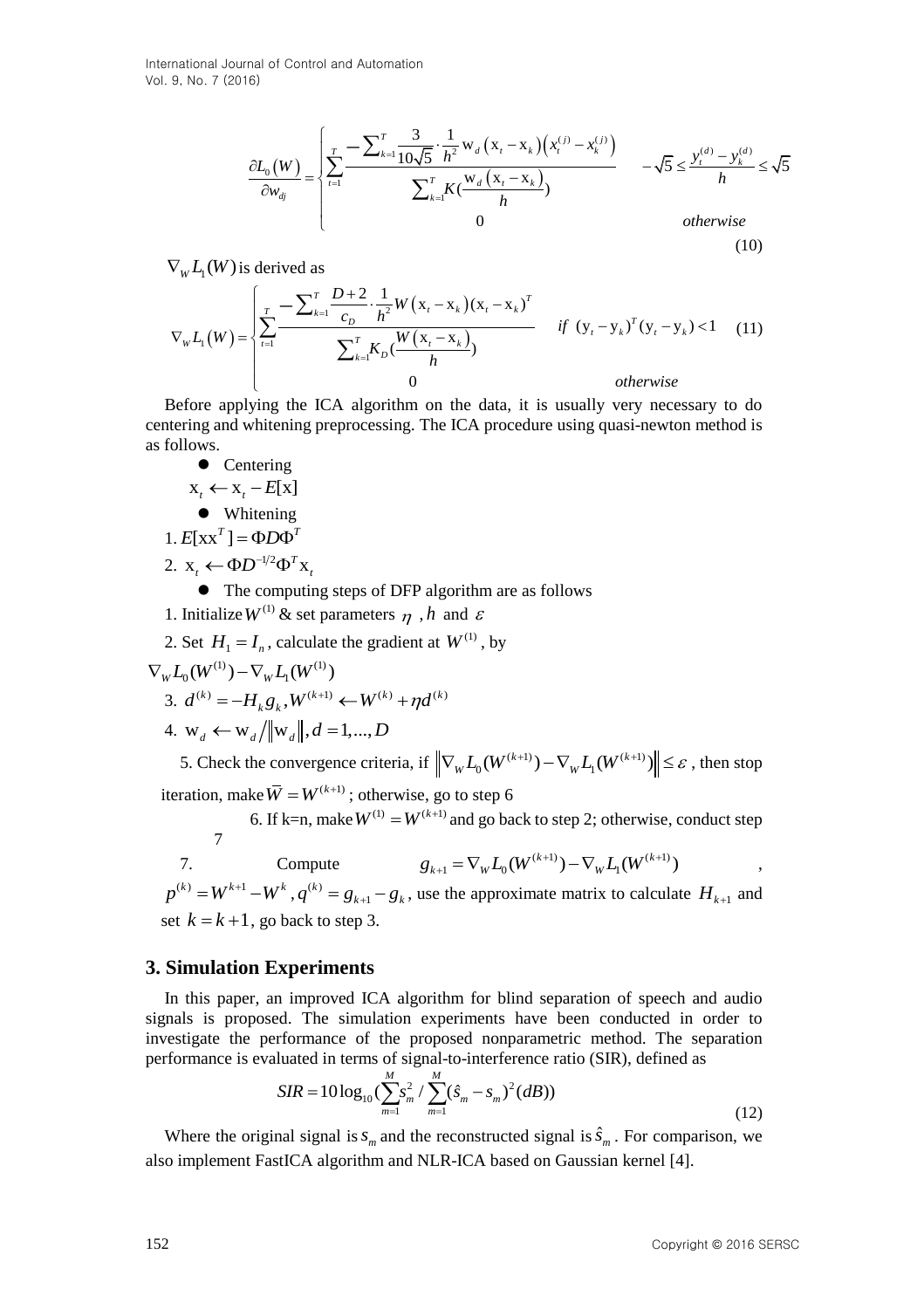In the first experiment, the sensitivity of the algorithm to the choice of the bandwidth parameter *h* has been evaluated. The speech signal from a speaker and the noise signal are shown in Figure 2. The two signals are mixed by  $a \, 2 \times 2$  matrix A, as given in Figure 3.



**Figure 2. Source Speech (Upper) and Noise (Lower) Signals**



**Figure 3. Mixed Signals**

For sample size  $T = 1000$ , the estimated value is  $\hat{h}_{opt} = 0.264$ . The bandwidth parameter has been allowed to vary up to about 50% from the estimated value, from 0.1 to 0.4. In Figure 4, the theoretical bandwidth value  $\hat{h}_{opt} = 0.264$  where the SIR is 18.74 dB and the experimental optimal value  $h = 0.28$  where the SIR is as high as 35.19 dB are both marked. Since  $\hat{h}_{opt}$  is obtained at the approximating formulation, it is understandable that the maximum SNR is got at a value which is near  $\hat{h}_{opt}$ . Also, the experiment seems to suggest that the separation performance is relatively sensitive to the particular choice of this parameter in a broad range of values.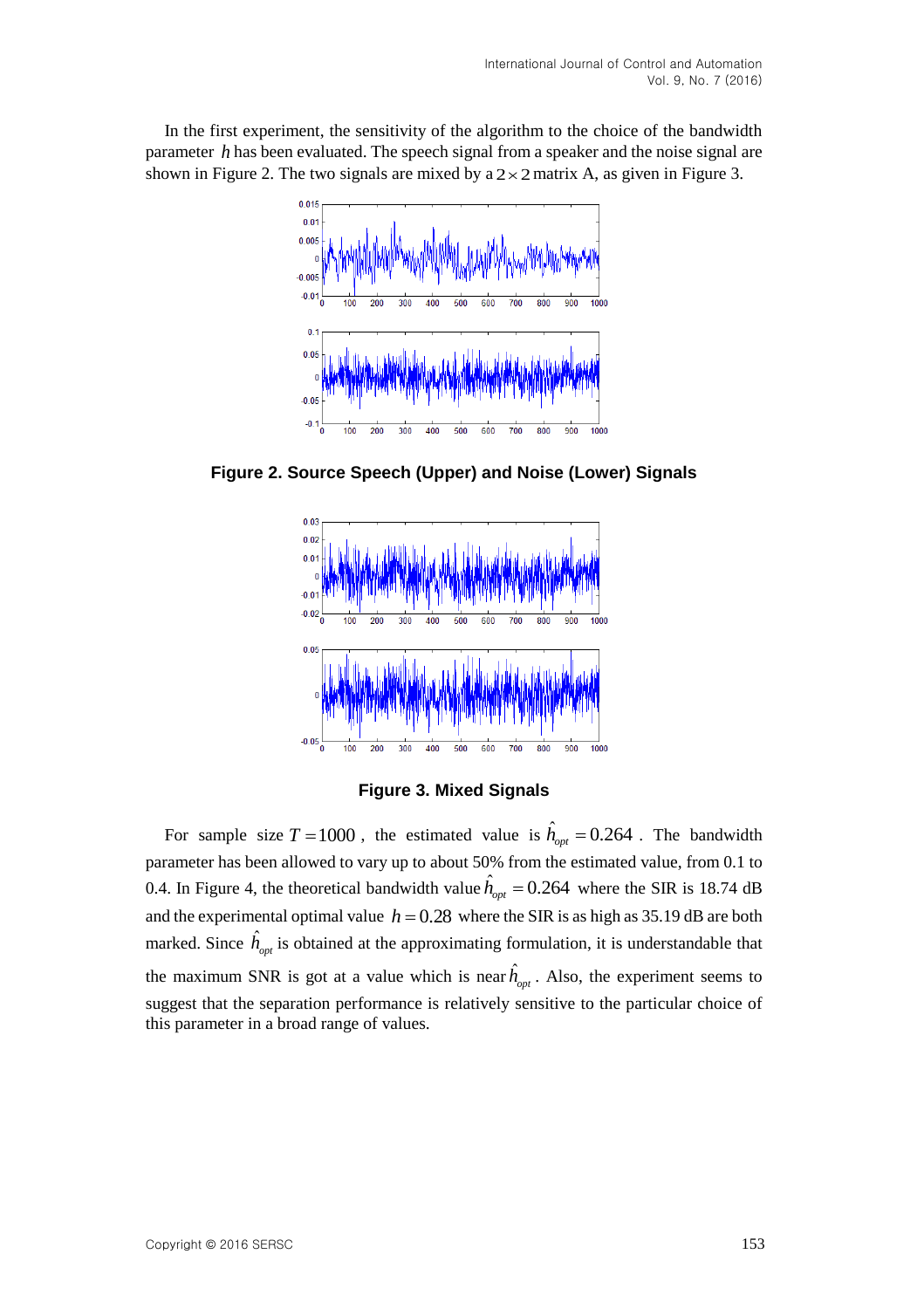

**Figure 4. ICA Separation Results with Changing Values of Bandwidth H**

In the second experiment, the signal separation has been attempted with the following three algorithms: FastICA, NLR-ICA based on Gaussian kernel (denoted as GNLR-ICA) and NLR-ICA based on Epanechnikov kernel (denoted as ENLR-ICA). As illustrated in Figure 5, Figure 6 and Figure 7, the demixed signals using FastICA, GNLR-ICA and ENLR-ICA algorithms are obtained, for sample size equal to 1000.



**Figure 5. Demixed Speech (Upper) and Noise (Lower) Signals Using Fastica Algorithm**



**Figure 6. Demixed Speech (Upper) and Noise (Lower) Signals Using GNLR-ICA Algorithm**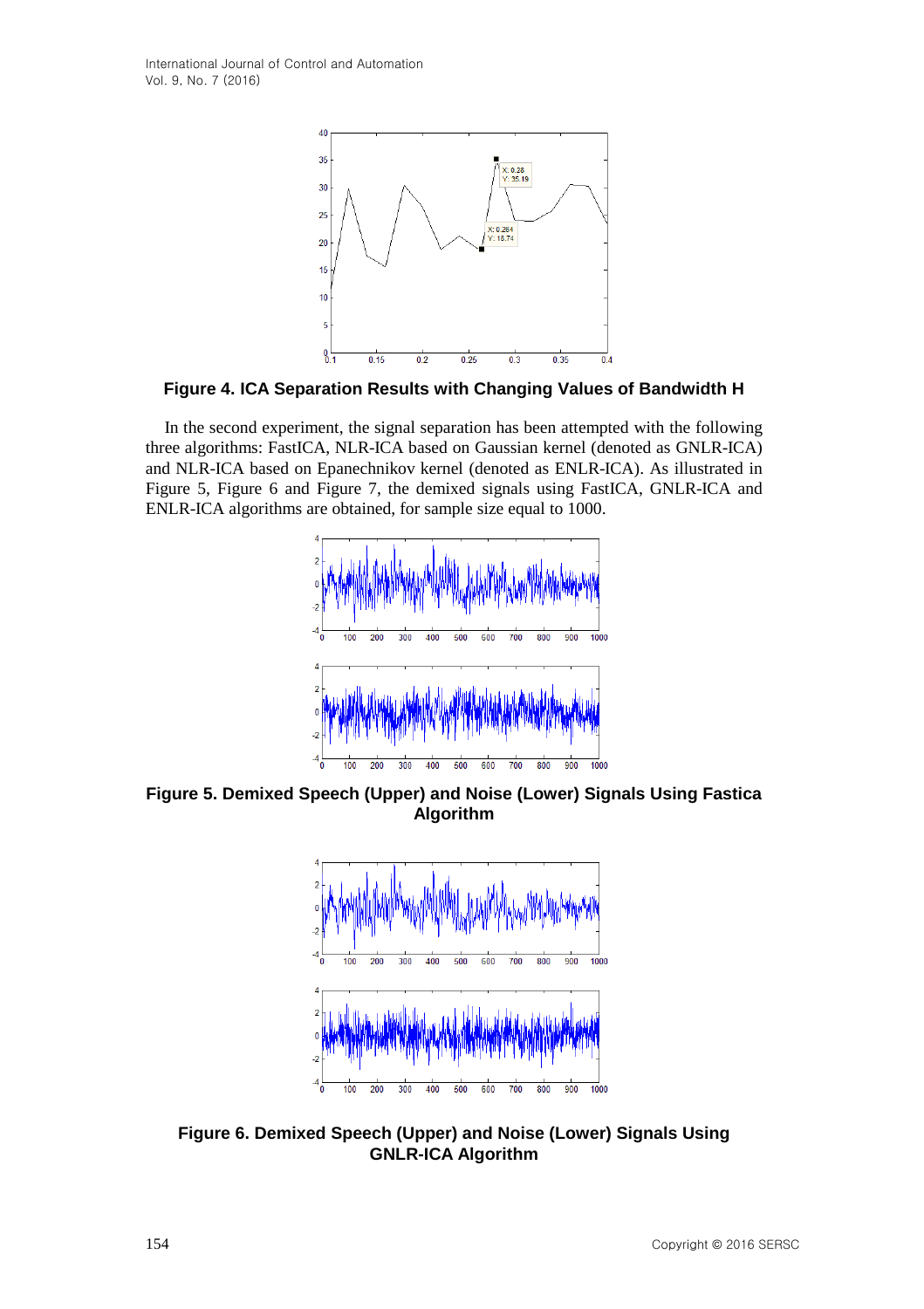International Journal of Control and Automation Vol. 9, No. 7 (2016)



**Figure 7. Demixed Speech (Upper) and Noise (Lower) Signals Using ENLR-ICA Algorithm**

For different ICA methods, we compare the SIRs for the cases of mixed signals (without ICA), separated signals with FastICA, GNLR-ICA and ENLR-ICA. The results displayed in Table 1 show the obtained SIR. It's noted that the NLR-ICA methods get better performance than the traditional FastICA. Especially, by using the Epanechnikov kernel and setting the optimal value of smoothing parameter, this algorithm will be more powerful both on blind source separation and computing capability. Compared with the GNLR-ICA method, the iteration time has reduced about 30%.

**Table 1. Comparison of SIR Using Three Different ICA Methods**

|         | Without ICA | $rastI C^{\,\prime}$ | GNLR-ICA | ENLR-ICA |
|---------|-------------|----------------------|----------|----------|
| SIR(dB) | 3.06<br>-   |                      | 29.55    | 25. IO   |

### **4. Conclusion**

In this paper, a novel nonparametric independent component analysis algorithm based on Epanechnikov kernel function is presented. The proposed algorithm uses the kernel estimator to estimate random variable distribution directly and drives the quasi-newton method to optimize the likelihood ratio objective function. In the experiments on blind separation of speech and noise signals, this improved approach has obtained better separation performance compared to conventional FastICA and previous proposed NLR-ICA. The capability of modeling sources, combined with the good convergence properties for small sample size, makes the proposed approach a particularly attractive alternative to current ICA algorithms. In the future, the issues of controlling model size and reducing computational load will be studied.

### **Acknowledgements**

The research work was mainly supported by National Natural Science Foundation of China under Grant No. 61290323, 61203178, 61304214. The authors would like to thank the anonymous reviewers for their valuable comments.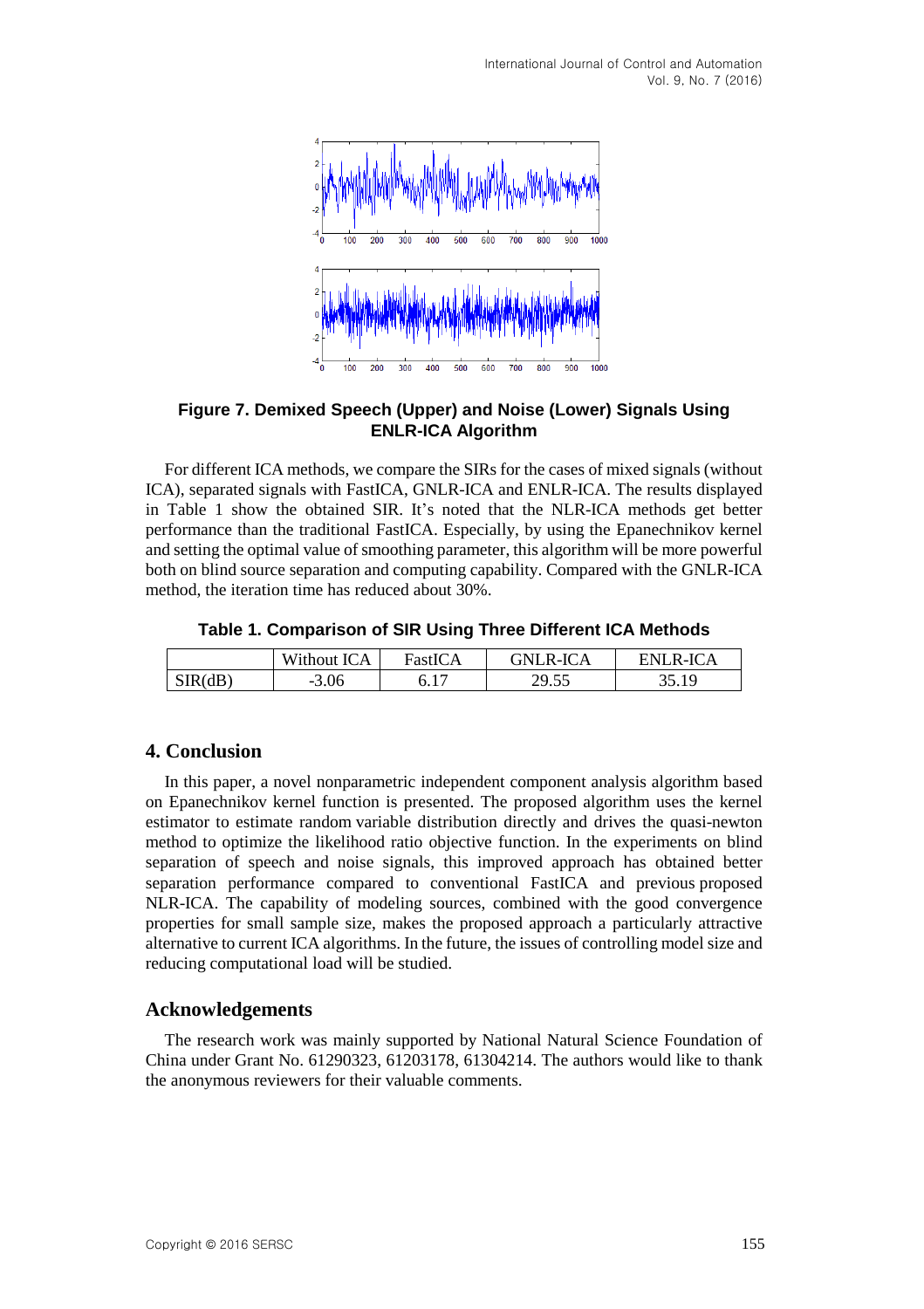# **References**

- <span id="page-9-0"></span>[1] A. Hyvärinen and E. Oja, "Independent Component Analysis: Algorithms and Applications". Neural networks, vol.13, no.4, **(2000)**, pp.411-430.
- <span id="page-9-1"></span>[2] P. Common and C. Jutten, Editors, Handbook of Blind Source Separation: Independent component analysis and applications, Academic Press **(2010)**.
- <span id="page-9-2"></span>[3] L. H. Hsieh, T. J. Chien, K. Shinoda and S. Furui, "Independent component analysis for noisy speech recognition. Acoustics", Speech and Signal Processing, 2009. ICASSP 2009. IEEE International Conference on. IEEE, **(2009)**, pp. 4369-4372.
- <span id="page-9-3"></span>[4] T. J. Chien and C. B. Chen, "A new independent component analysis for speech recognition and separation", Audio, Speech, and Language Processing, IEEE Transactions on, vol.14, no.4, **(2006)**, pp.1245-1254.
- <span id="page-9-4"></span>[5] H. Wei, X. Shi and J. Yang, "Speech Independent Component Analysis", 2010 International Conference on Measuring Technology and Mechatronics Automation, **(2010)**, pp. 445-448.
- <span id="page-9-5"></span>[6] W. Li, Z. Yi-qi, Y. Gang and M. Yong-zhen, "Time-Frequency Analysis of Cabin Noise Using EEMD-ICA Approaches", International Journal of Control & Automation, vol.7, no.5, **(2014)**,pp.269-280.
- <span id="page-9-6"></span>[7] K. A. Nandi, J. Gao and X. Zhu, "Independent component analysis-an innovative technique for wireless MIMO OFDM systems", Computers and Devices for Communication, 2009, CODEC 2009. 4th International Conference on. IEEE, **(2009)**, pp. 1-8.
- <span id="page-9-7"></span>[8] N. Falco, J. Benediktsson and L. Bruzzone, "A study on the effectiveness of different independent component analysis algorithms for hyperspectral image classification", IEEE Journal of Selected Topics in Applied Earth Observations and Remote Sensing, vol. 7, no. 6, **(2014)**, pp. 2183-2199.
- <span id="page-9-8"></span>[9] N. Wang, B. Du and L. Zhang, "An Abundance Characteristic-Based Independent Component Analysis for Hyperspectral Unmixing", [Geoscience and Remote Sensing, IEEE Transactions,](http://ieeexplore.ieee.org/xpl/RecentIssue.jsp?punumber=36) vol. 53, no. 1, **(2015)**, pp.416-428.
- <span id="page-9-9"></span>[10] A. Hyvärinen, "New approximations of differential entropy for independent component analysis and projection pursuit", Neural Information Processing Systems, vol. 10, **(1998)**, pp. 273-279.
- <span id="page-9-10"></span>[11] A. Hyvarinen, "Fast and robust fixed-point algorithms for independent component analysis", Neural Networks, IEEE Transactions on, vol. 10, no. 3, **(1999**), pp. 626-634.
- <span id="page-9-11"></span>[12] R. F. Bach and I. M. Jordan, "Kernel independent component analysis", The Journal of Machine Learning Research**,** vol.3, **(2003)**, pp.1-48.
- <span id="page-9-12"></span>[13] F. J. Cardoso, "Blind signal separation: statistical principles", Proceedings of the IEEE, vol. 86, no. 10, **(1998)**, pp.2009-2025.
- <span id="page-9-13"></span>[14] R. Boscolo, H. Pan and P. V. Roychowdhury, "Independent component analysis based on nonparametric density estimation", Neural Networks, IEEE Transactions on, vol. 15, no. 1, **(2004)**, pp. 55-65.
- <span id="page-9-14"></span>[15] W. B. Silverman, Editor, Density estimation for statistics and data analysis, CRC press, **(1986)**.

### **Authors**



**Liang-ju Yu**, She is a Master. Department of Automation and Key Laboratory of System Control and Information Processing, Shanghai Jiao Tong University, China.

Research Filed: Blind Source Separation, Speech Signal Processing, Optimization Methods, *etc*.



**Gen-ke Yang**, he is a Professor, Ph. D. Department of Automation and Key Laboratory of System Control and Information Processing, Shanghai Jiao Tong University, China.

Research Filed: Supply Chain Management, Logistics, Production Planning and Scheduling, Discrete Event Dynamics Systems, Hybrid Systems, Computer Integrated Manufacturing.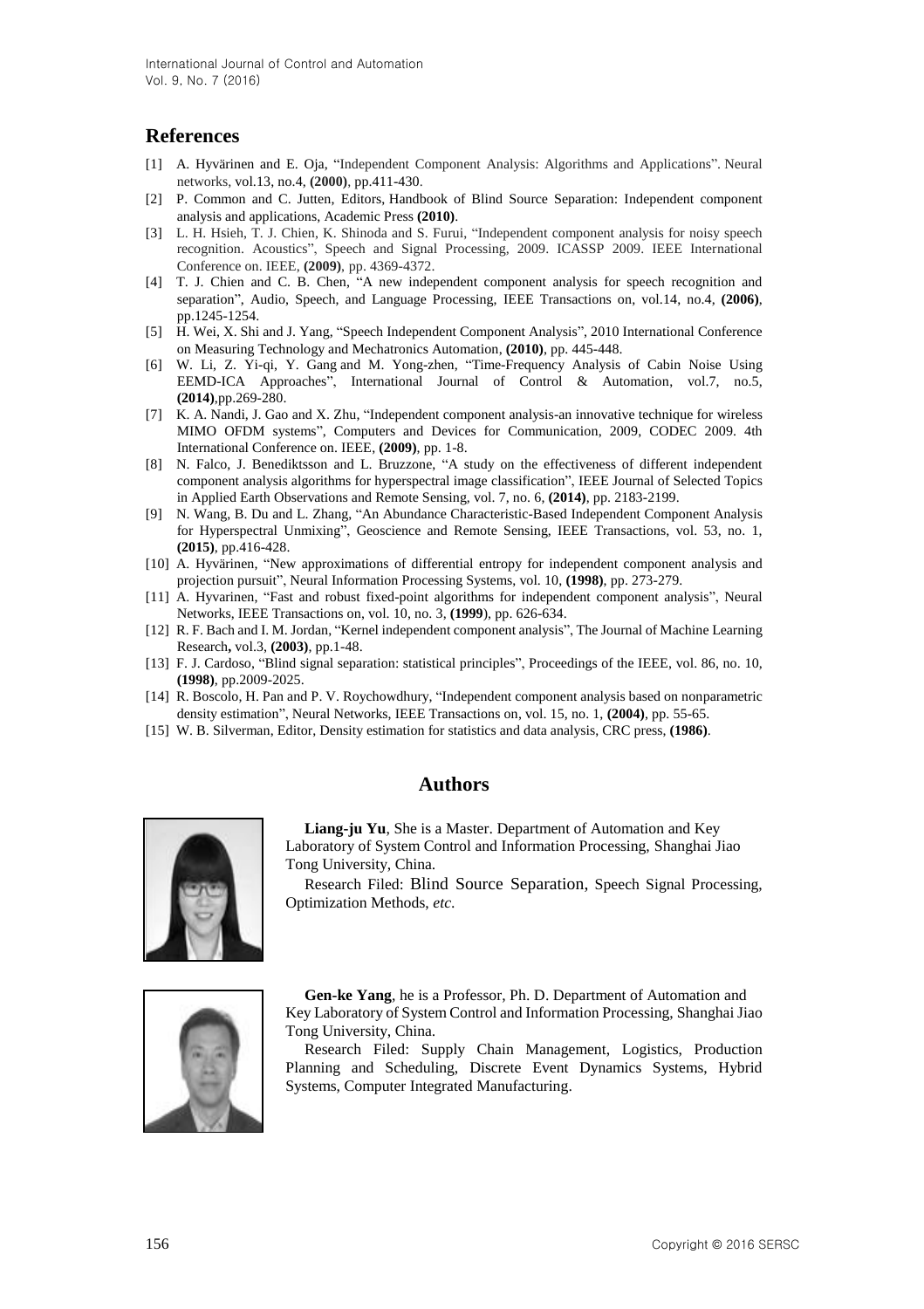

**Yue Chen**, he is a M.E., Ph.D. (Control Theory and Control Engineering), currently, assistant researcher of Shanghai Jiao Tong University, China.

Research Filed: Multi-objective Decision Analysis, Optimization Methods, Anesthesia Process Control, *etc.*